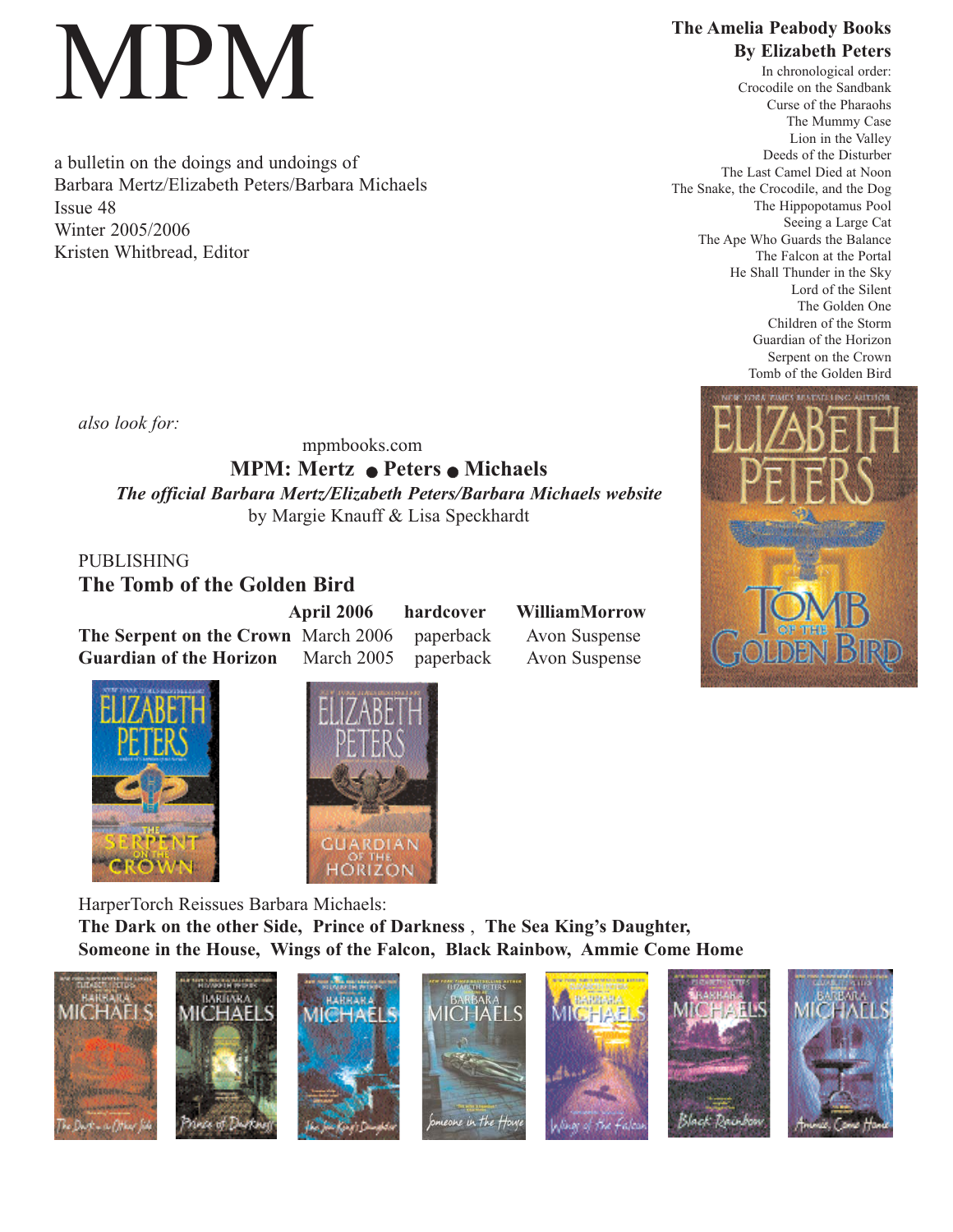The popular view of Egyptian civilization as dignified and austere is incorrect. It comes from the massive temples, the grisly mummies, the crumbled and ruined tombs. Yet the temples were once bright with paint and aglitter with gold; the mummies were men, women and children who enjoyed life so much that they went to unusual extremes in the hope of perpetuating it; the tombs were Houses of Eternity, equipped with "every good and pure thing" for the enjoyment of life everlasting. We are not insulting the Egyptians or falsifying their view of the world, if we catch a glimpse of them telling bawdy stories about the gods, getting drunk, writing sentimental poems to their sweethearts, or lecturing their bored children. If we laugh

at them just a little, it will not diminish them; and if we fail to see that we are also laughing at ourselves, we are missing the best part of the joke.

Barbara Mertz Red Land, Black Land

## MPM

Egypt is going to be "hot" this year. Of all the traveling exhibitions that will be touring the states, the hottest will be "Tutankhamon and the Golden Age of the Pharaohs," which has already brought over 937,000 visitors to the Los Angeles County Museum of Art. In 2006 it will be in Ft. Lauderdale, Chicago and Philadelphia. Ticket prices are exorbitant, but it's worth it, especially if you haven't had the good fortune to see the objects in the Cairo Museum.

I would like to claim that I anticipated the show and planned to take advantage of the publicity by making the discovery of Tutankhamon's tomb the subject of the latest Amelia-Emerson opus. In fact, I didn't know about the exhibition when I worked out the timeline for the books. Years ago I more or less promised some of my Dear Readers that I would allow the Emerson clan to participate in the discovery, but I did so with some trepidation, wondering how on earth I would involve them in events which have been described over and over in excruciating detail. It is against my principles to falsify facts. An undeniable fact is that Tutankhamon's fabulously rich burial was found by Howard Carter on behalf of his patron, Lord Carnarvon. I couldn't just eliminate Carter and give the credit to Amelia and Emerson. Nor could I allow the "greatest Egyptologist of this or any age" to be outsmarted by his former protégé. Excuse me for boasting, but I'm rather proud of how I figured it out. I consulted dozens of books and articles, checking and rechecking Carter's schedule during those remarkable months; it's as accurate as I could make it--and the Emersons are there, "helping" Carter every step of the way. The title was irresistible. "Tomb of the Golden Bird" was the name used by Egyptian workers who were fascinated by Carter's pet canary.

Another difficulty was that the discovery itself wasn't enough to carry an entire plot. Informed readers know what was going to happen, so the suspense was, shall we say, not very suspenseful. I needed a subplot. I developed it by whining at friends and relations, throwing out ideas and demanding suggestions. Thanks, Joan. Thanks, Dennis. Thanks, Ben and Olivia and Becca and Jenny. (My two youngest grandchildren have other interests. I plan to consult them in due time.)

Barbara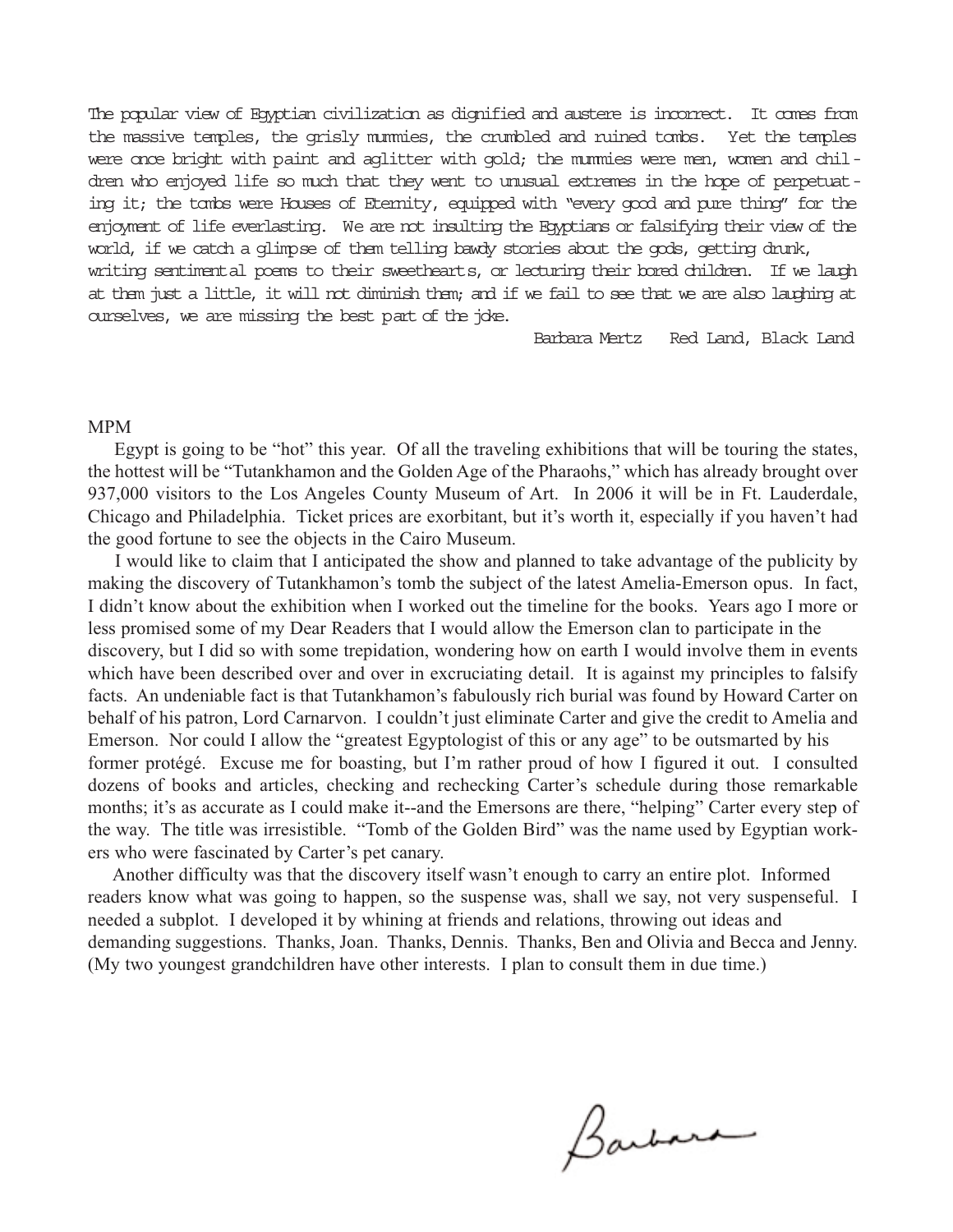Children ask better questions than do adults. "May I have a cookie?" Why is the sky blue?" and "What does a cow say?" are far more likely to elicit a cheerful response than "Where's your manuscript?" "Why haven't you called?" and "Who's your lawyer?"

Fran Lebowitz, Metropolitan Life Carol An Zanoni: I was surprised and disheartened to read in **Guardian of the Horizon** of Ramses' passion and love for Daria. It seems to have stained his perfect, romantic, passionate love for Nefret. Please tell me I am wrong! MPM I hate to disillusion a nice lady like you, but I'm afraid that most twenty year old males would have behaved as Ramses did, especially if they believed the object of their love was unattainable. I wanted him to be a fallible human being, not a cardboard hero. Since he is an honorable young man he tried to do the "right thing" by Daria, instead of admitting he was motivated by his hormones instead of his heart.

James Devaney: [In **Serpent on the Crown**] a character is described as wearing a pith helmet, among other clothing. I respectfully submit that no European then, or probably now, would wear a pith helmet after dark. It is protection from the sun, after all.

[Also] David uses the term "gung-ho." that expression, from the Chinese "work together," was popularized by the U.S. Marines during World War II, and it is unlikely that David would use it.

MPM Obviously David and Ramses were in China at some time - maybe we'll find that journal one day. As for the pith helmet, I've been known to wear one at night because of the wind, which blows lighter headgear off and away. Anyhow, it's cool!

Mary Wenger: In the first several chapters of The Curse of the Pharaohs, I assumed that this was the inspiration for the film **The Mummy Returns** (O'Connell, Evelyn, etc.). Any relationship?

KDW Plagiarized - just kidding! Seriously, it may well have been a nod of the cap to Barbara - too many similarities to be pure coincidence - we enjoyed the movie immensely.

MPM The script writers dipped into the same pool of ideas about Egypt that I did. If they picked up a few ideas from me, I'm flattered.

Eve Kummert: Will there ever be another "Amelia Tour" to Egypt? MPM I would love to do another Amelia Tour, but I'm so busy these days I haven't been able to think about it. It will be announced, if it occurs.

Kristin McCollum: Do you have a specific tour [ company which serves Egypt] that you could recommend?

MPM My favorite tour group is Museum Tours, run by Bill and Nancy Petty. They are pricey but they do a great job. Check their website: **www.museumtours.com**, or call 1(888)932-2230 for a brochure.

Deborah Yaffe: I know you have the Emerson/Tregarth genealogy set in your mind, but I'd like to weigh in with my guess that Sir Edward Washington is the missing link: he's John's grandfather and the product of a liaison between a young Sethos and the daughter of the Earl of Radcliffe. He would have been handsome enough to seduce her and wouldn't he see it as revenge? If she wanted to withhold her father's inheritance from Emerson, perhaps she wanted to give it to Sethos if she wasn't aware of who he was. (Is this too rampageous?) John resembles Sir Edward in being slight of build with fair hair, and he can certainly raise one eyebrow with the best of them. Also, "Sir" Edward has always sounded a little fishy, and so perhaps it's a precedent for "Sir" John.

MPM I enjoyed your guess about the Emerson-Tregarth connection. What an imagination!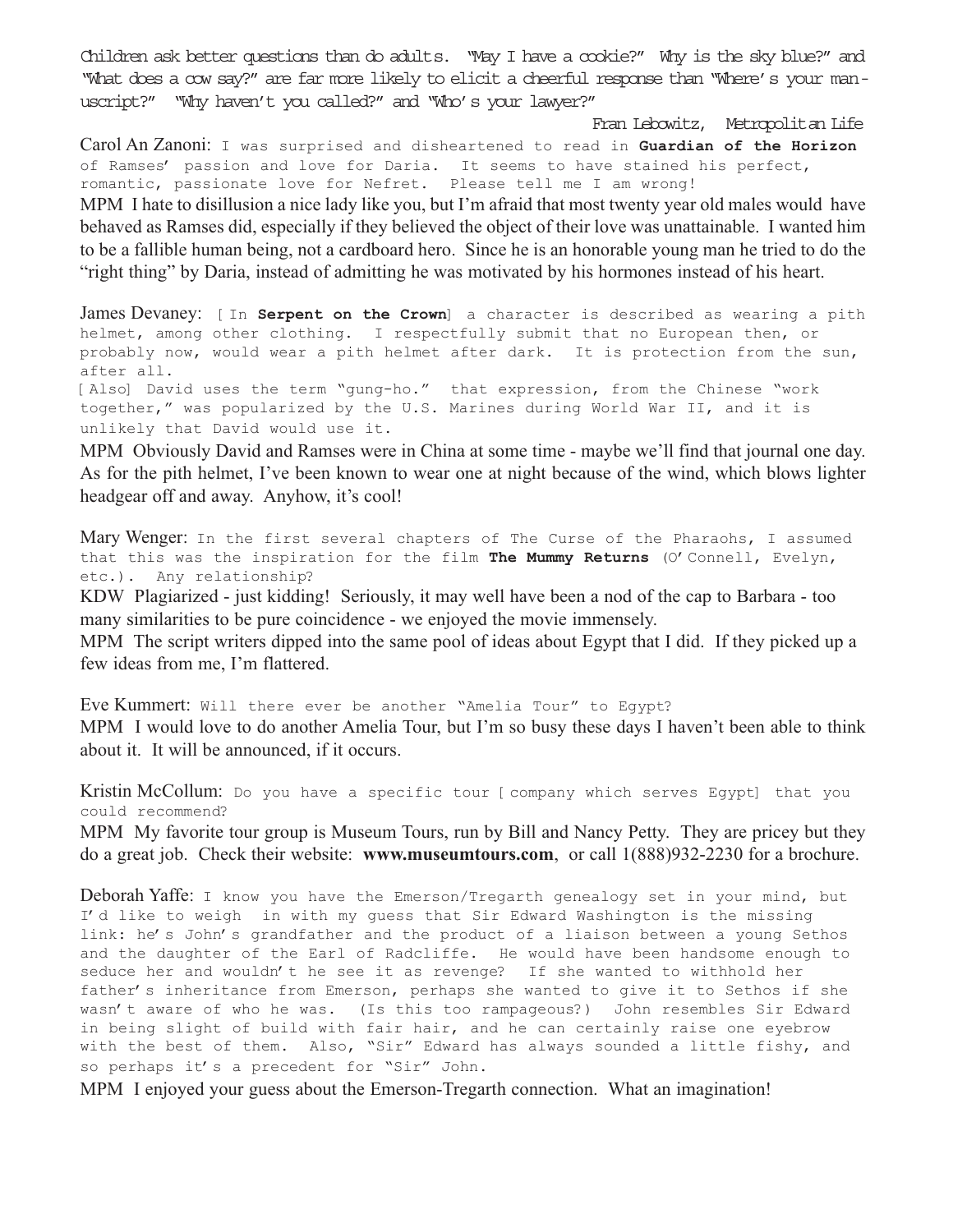## MPM's JOURNAL: EGYPT 2006

I'm back, in one piece and semi-functioning, from another trip to Egypt. This time I was accompanied by the usual suspects, Joel Cole and Dennis Forbes, and--a first--my pal, the famous mystery writer Joan Hess. As I reminded Joan from time to time, it was her idea.

There's no way of making travel by air comfortable these days, but we did the best we could, breaking the trip into several sections by way of London and an overnight stop in Cairo, before heading for Luxor, where Dennis and Joel were waiting for us. The Winter Palace ritual then ensued: gin and tonic (or the beverage of your choice) on the balcony watching the setting sun reflected in the river.

Joan was too wiped out to proceed, but I was pretty wired, so the boys and I went to Chicago House for drinks (yes, more drinks) and dinner. They are all old friends, so it was great to be welcomed by Ray Johnson, the mudir and the rest of the crew, plus sev-



*The evening ritual heals the weary travellers.*

eral visitors, also old friends. Chicago House, the Oriental Institute's Epigraphic Survey in Egypt, has long been an institution in Luxor. It's an impressive arrangement, a fenced compound with beautiful gardens and a number of buildings, including living quarters, labs, library, and so on. The cats of Luxor figured out long ago that this was the best place for them; the grounds teem with felines and sometimes a dog. Several of the staff take care of these creatures, feeding them, and of late making sure they are spayed and neutered. It's a drop in the bucket insofar as the feral population is concerned, but a very worthy cause, to which I always contribute.

Next morning we were up early (though not very bright) and headed for the West Bank. We took the coward's way out by hiring a car to drive us across the river by way of the new bridge, instead of hopping into a boat as we had done before. That process is somewhat trying. It's a long haul from the hotel, down the stairs to the quay, along the quay over coils of rope, patches of oil, etc. to the boat, where one crosses a shaky-looking gangplank without handrails. (However, there are always hands, of friends and crew, reaching out to steady a lady. *This one* grabs at all the hands.) For those with short legs and bad knees, getting down into the boat isn't fun either. Then on the other side there's another gangplank....

Our first trip to the West Bank was designed to give Joan an overall view of the sights. We stopped at the Colossi of Memnon (she was not impressed) and then went on to Medinet Habu, the mortuary temple of Ramses III, where the OI has been working for years at a smaller temple within the precincts, this one built by Hatshepsut and Thutmose III. In addition to excavating under the floors and replacing the old stones with new ones, they have restored many of the painted reliefs, cleaning off the grime of centuries; then the reliefs and inscriptions are copied by the meticulous Chicago House method, and eventually published. Recording is an act of preservation in a sense; it is impossible to prevent the slow destruction of every monument and one day the records made by institutions like Chicago House will be the only reminder of lost treasures.

We got Joan as far as the Thutmose III temple the day we visited Medinet Habu; then she and I retired to a favorite restaurant outside the entrance, leaving Dennis to prowl with his new digital camera. I suspect he has



*MPM!*

photographed every block of stone and every statue a dozen times, but the new camera could not be resisted. By the time he joined us we had already ordered lunch and eaten most of it. It's always the same: chicken, rice, and stewed vegetables- -usually tomatoes and potatoes. They put something else in the latter, I've never been able to figure out what, but the result is delectable.

Since Joan's walking ability is limited and mine isn't all that great, we drove round the West Bank sites that same afternoon, so that she could see Deir el Bahri, the village of Gurneh and the Ramesseum (Ramses II). Then back to the *Dennis attempts to catch up lunch with Joan and*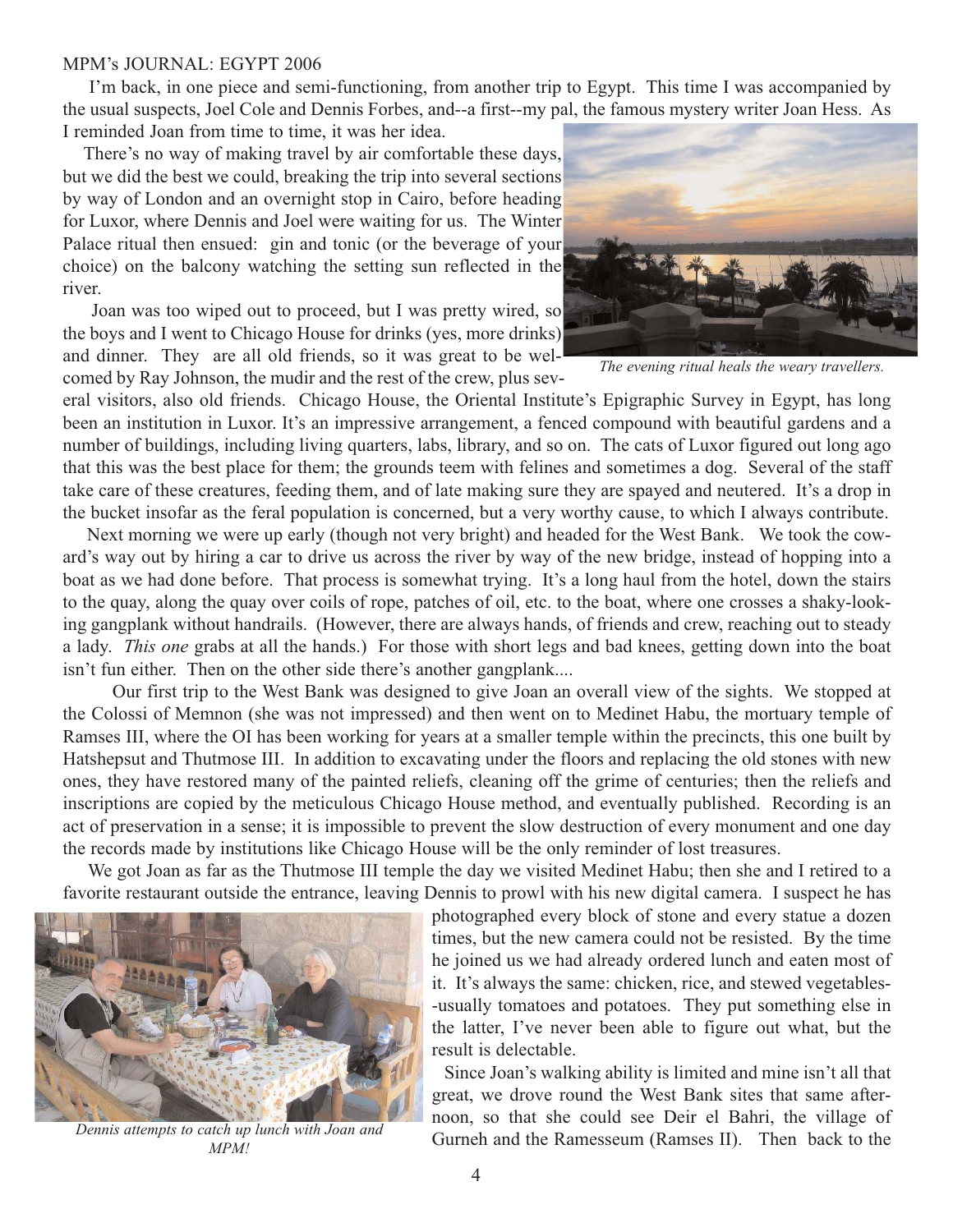hotel for...yes, gin and tonic and sunset, with the voices of the muezzins blending in the call to prayer.



*Relaxing amid the "tropical" ambience of the Old Winter Palace*

Next day was Karnak. First to the Open Air Museum, where my favorite things are Hatshepsut's Chapelle Rouge and the lovely little shrine of Senusert III. Then to the Hypostyle Hall with its mammoth columns (Joan WAS impressed) and by slow stages to the Pepsi Palace, Dennis's name for the refreshment kiosk in the temple. We got back to the hotel about 3:30, ready for a rest and--right, sunset.

Friday we hung around Luxor, bought silver chains at Abouti's in the little shopping area next to the hotel, and

then headed for a shop recommended by a pal at Chicago House. "Mr. Francis" is an institution in Luxor; he's been around for years and has a collection of old photographs and postcards that would drive a historian wild. He also knows stories about practically every archaeologist who's ever worked there. Joan thought this method of shopping was pretty cool -sitting in a comfortable chair sipping mint tea while people bring things for you to look at.

After purchasing some odds and ends we walked to the Luxor Museum. It's very well designed, and contains some of the most beautiful statues ever found in Egypt, We finished the day at Chicago House for dinner.

Saturday we got a special tour of Luxor Temple from Ray Johnson himself. Because of the Aswan dam the water level at various monuments has been rising, weakening the foundations and impregnating fallen blocks with salt. The Chicago House crew has raised literally hundreds of these fragments, putting them on platforms and matching them together. We saw the blockyard, as it is called, and walked from one end of the temple to the others; it's one of the most beautiful and harmonious in Egypt and Ray knows every foot of it. We also had tea ("cool" said Joan) with Dany Roy, the stone mason who works with Chicago House--another behind the scenes privilege which being snobs we much enjoy.

Finally on Sunday the 22nd we saw what we had come for--the new tomb. We'd been warned to stay away until then, since they hoped to have something to show us. Now officially tomb 63 in the Valley of the Kings, it had actually been spotted the previous spring, though at that time nobody was really sure what they had found. Otto Shaden and his crew had been working on Tomb l0 for years; at the very end of their season they came across a cutting in the rock, below the entrance to no. l0; but since there was no time to dig it out they had to fill the excavation in and leave it for the whole summer. Suspense was high. We arrived in time to see the cutting uncovered, and work



*KV 63 - The Shaft is opened!*

continuing. It was "cool" to be allowed behind the yellow tape, to be seated under a canvas canopy and served

For me the Old Winter Palace is irresistible. There are newer, fancier hotels in Luxor, but this one looks almost as it did in Amelia's day, the corridors wide and high enough for a carriage or a motorcar, the rooms spacious, the lobby reminiscent of a bygone age. My only quibble is that the furniture is upholstered in a garish tropical print that doesn't suit the ambience. One wonders if the management got a good deal on leftover stock.



*The Hypostyle Hall: A mammoth reason to be IMPRESSED!*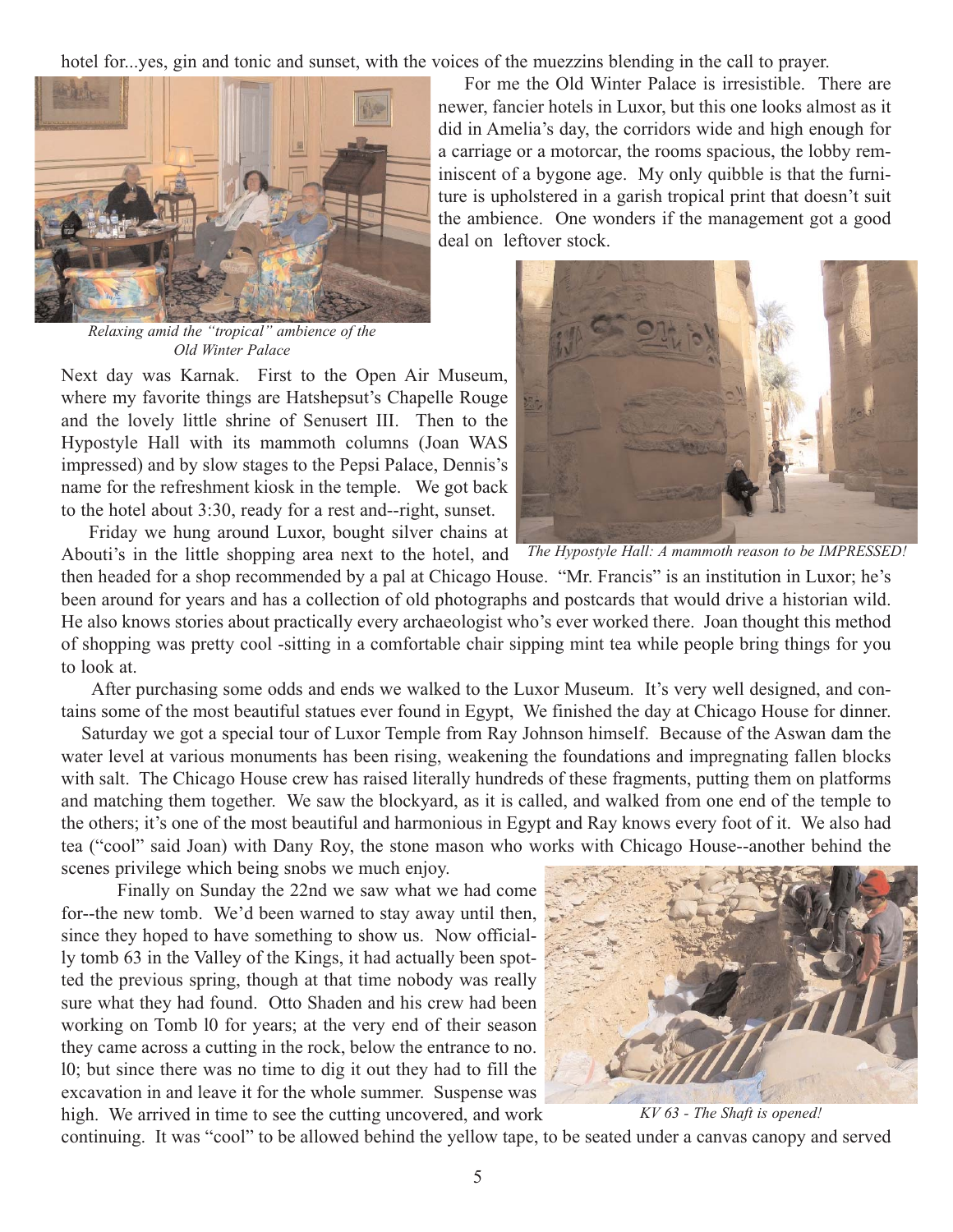

*A "cool" behind-the-scenes experience at KV 63 clockwise from top: Otto Schaden and crew, Joan Hess, George Johnson (photographer), and MPM*

mint tea while we chatted with the excavators and watched the workmen come up the steps with baskets of rubble to be sifted.

It was several more days before the excavators determined that they had found a shaft, not a staircase entrance; in the meantime, Dr. Zahi Hawass had made his official visit and declare that indeed it was a tomb, the first to be found in the Valley since that of Tutankhamon, no. 62. After his visit the area was closed to visitors, even important ones like us, but we were allowed to sit right on the edge, next to the tape (it looked like a crime scene) and watch.

Being sophisticates, we didn't bother with the other

tombs, most of which I had seen. Joan hadn't, so we shoved her into the tomb of Ramses VI, just to give her the idea. The approach to the Valley is an experience for a newcomer; one follows a roundabout path, past dozens of little souvenir stands, to the spot where one can board an electric tram that goes part of the way. The booths sell everything from water and soda to (generally awful) copies of statues and ushebtis to scarves and gallabeeyahs and hideous gold sequined belly dancing costumes.

After a few more temples and a lot of shopping ,and dinner on a friend's dahabeeyah, as it sailed serenely along in the sunset, we made one more visit to the West Bank and the new tomb. The excavators had determined there was a blocked doorway, presumably leading to a chamber, at the bottom of the shaft, but they hadn't yet cleared it. We sulked away.

Saturday Joan and I were off to Aswan to join a Lake Nasser cruise arranged by Dr. Marjorie Fisher, a friend of mine, who had offered us a free trip in exchange for an on-board lecture. Irresistible! We decided to drive to Aswan, which meant joining a convoy of busses, cars, taxis, and trucks filled with armed soldiers. The Egyptians don't want any harm to come to tourists--but it's darned inconvenient, and in the opinion of some, counter-productive. The drive takes about three hours, with one rest stop.

At the temple of Kalabsha we joined our boat, the Kasr Ibrim. It is the sister ship of the Empress Eugenie,



*The Kasr Ibrim from the outside...*

on which I had sailed on my first Lake Nasser cruise; both are absolutely gorgeous and as well staffed as a fine hotel. Our rooms were very comfortable, with water supplied for drinking and brushing of teeth, and a little balcony outside. The saloon (bar), dining room, and upper deck, where we dined several times, are beautiful and the food, alas for my waistline, is superb. Also providing entertainment (lectures) for the guests on the cruise were my buddies Ray Johnson (Chicago House), Peter Lacovara (Emory University) and my favorite shopping companion, Salima Ikram (American

University in Cairo.)

Lake Nasser, or the Nubian Sea, now covers much of what was once Lower Nubia. Some of the finer temples were moved before the waters rose; others were given to countries that had contributed to the rescue effort (the Met in New York has the little temple of whatever.) The cruise ships stop at these relocated temples. Joan and I didn't. She was wearing out and I had seen them before. But of course we had to see Abu Simbel, the rock-cut temple of Ramses II--an incredible job of salvage, for it was carved into pieces and rebuilt atop the cliff. We sailed slowly up to it, seeing it as it was



6 *...and on the inside!*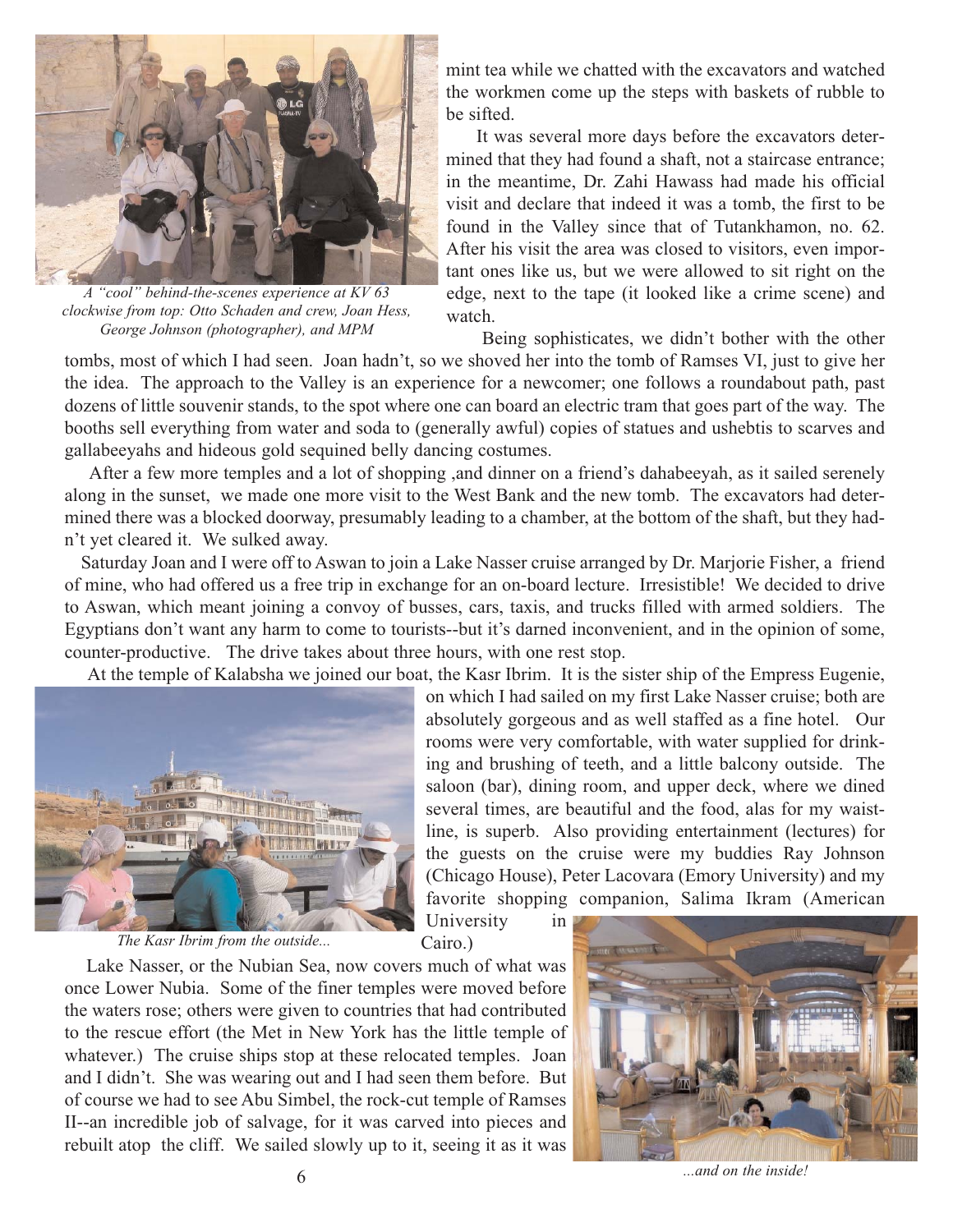meant to be seen, from the water. A never to be forgotten sight.

However, it is necessary to get up to the top of the cliff in order to view the temple at close range. Here's where the fun began. (I speak ironically.) The old approach, up a steep but short path, has been replaced by a very elegant and totally exhausting flight of eighty-five steps (yes, we counted them) and a long walk through a tourist area with shops and a refreshment place, and on and on and on. Joan and I would never have made it but for our gallant escorts; Ray, Peter and Salima, stuck with us and waited for us while we stopped to pant. It was worth it, though. Abu Simbel is not to be missed. That night as we dined on the upper deck of the Kasr Ibrim we were able to see the temple illuminated. A pretty cool deal, all round.

At the risk of sounding like a whiner, I should warn impaired visitors (a category of which I am increasingly one) that Egypt isn't well equipped for the physically handicapped. I would advise the visitor who finds walking difficult to take a folding stool and hire someone to carry it. In the temples one can usually find a handy rock but that gets hard on the derriere after a while. The museums are singularly lacking in seats--a disadvantage not only for the handicapped but for those who like to sit and stare appreciatively at various works of art. I complained (politely) about this to one of the guards at the Luxor Museum, suggesting that he tell Dr. Hawass to do something about it. I guess the very idea of his venturing to address Hawass, head of the Supreme Council of Antiquities, was too funny for words. I heard him chortling as he repeated my "joke" to a friend.

Next day we caught a flight to Cairo, where we found that Dennis and Joel had already arrived at the Nile



Hilton. Another friend, Chuck Roberts, had gotten in the night before. We all got dolled up for a reception at the U.S. Embassy. I must admit the reception wasn't for us, it was for the guests of the cruise, who included the Librarian

of Congress.





*...the Khan el Khalili sparkles*

Chuck (who owns several of the best bookstores in the U.S.) hadn't been to Egypt before, but he is an adventurous soul and was perfectly happy wandering the streets of Cairo. I went to the Cairo Museum with Joan and him next day, walked them around the Tutankhamon material, and paid a visit to *Scenes from the Khan el Khalili... (courtesy of Chuck Roberts)*



Salima's animal mummy room. Joan had been in Egypt for almost three weeks and hadn't yet seen the pyramids, so on Friday Chuck escorted her to Giza.

*...the palette of a Cairo fruit vendor*

*7*